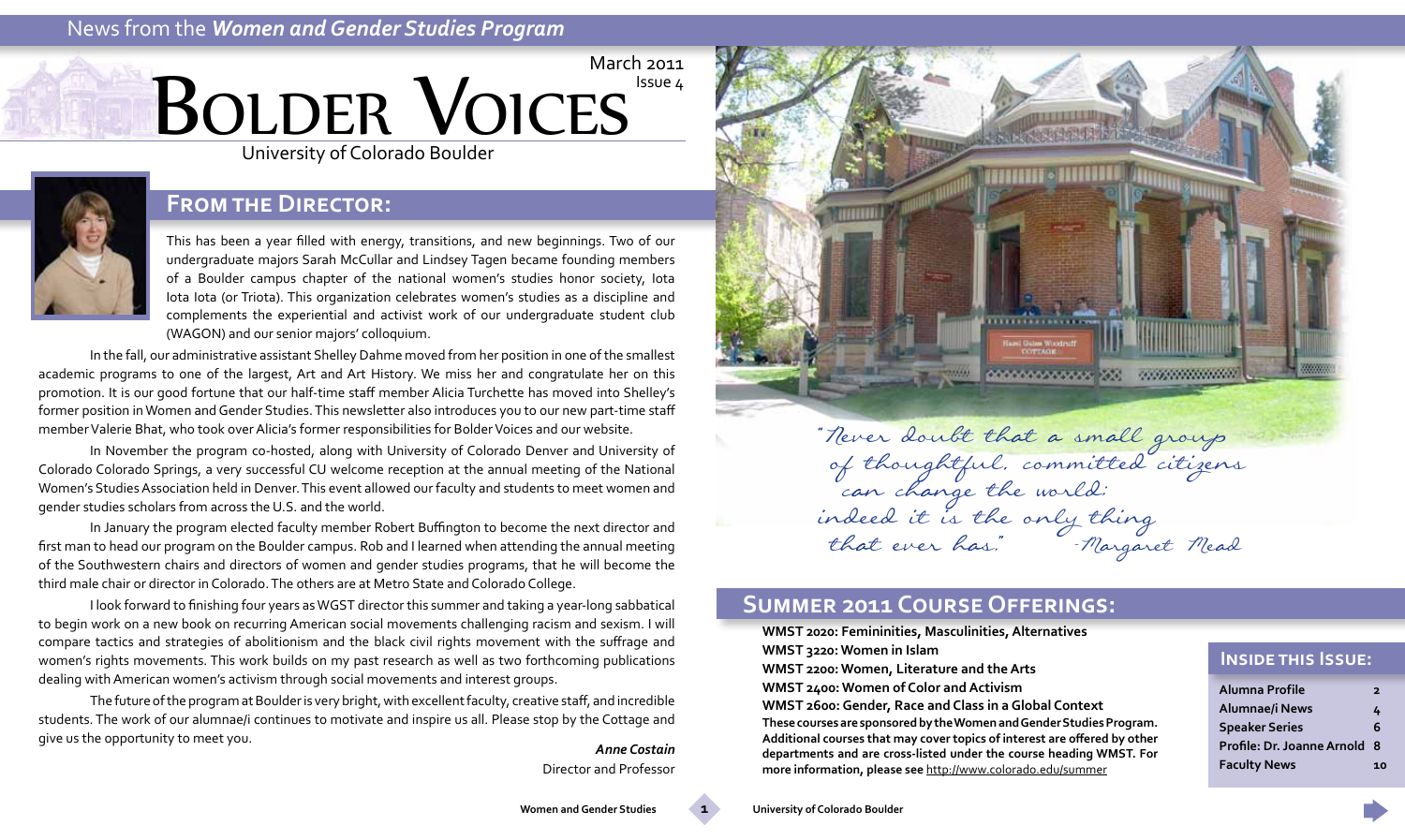# <span id="page-1-0"></span> **Alumna Profile:**

# *Blair Young WGST Major, 2005-2007*

As a women and gender studies student, Blair Young began working at the Boulder Valley Women's Health Center as a "very part-time" community health educator. Established in 1973, BVWHC (now known also as Women's Health) has the mission to provide accessible, confidential and comprehensive gynecological and reproductive healthcare, including sexual health services and education to women, teens, and their partners. Soon after joining the organization, Blair quickly transitioned into the job of youth services director, where



she worked enthusiastically for three years before taking on her current position as the development director at Women's Health in January 2010.

In the early 1990s Blair studied fine arts at Kenyon College in Ohio but had long been questioning the "expected" path of completing college, entering the work force, marrying and bearing children. After spending a semester studying in France and then living and working in Germany for a year, instead of returning to school, she continued to work through her twenties as a women's health clinician assistant and in nonprofit youth services. Entering school again at CU-Boulder as a 28-year-old, she felt more directed. She joined our Women and Gender Studies Program somewhat by chance. "You could say it was chance, but it was definitely meant to be," she clarifies as she tells the story. In an attempt to be practical, she had planned to finish her fine arts degree, but on her very first day, Blair felt rather overwhelmed by the size of the art department and of CU. She was walking frustratedly in circles around the campus when she saw a Victorian building that seemed "homey" and tentatively knocked on the door. When then-Director of the WGST Program Polly McLean welcomed her inside the Cottage and asked how she could help, Blair burst into tears. But by the time she left the building a bit later, she had signed up for three women and gender studies classes, and it would become her new major!

"The program and the classes became part of who I was, of who I am," she says. Social justice became her focus. "I discovered that I wanted to go on to work in a field that would address what I considered a root cause issue, and I narrowed that down to global access to clean water or reproductive health. Once I found Women's Health, I pretty much would have done anything to work there. Being in control of one's reproduction and having access to the resources that either prevent pregnancy, or allow adequate spacing of children, and that make possible a healthy pregnancy and raising children precedes most other ways in which women and families can thrive — being able to make informed, personal reproductive decisions and being self-sufficient impacts everything — access to education and a sustainable job, for example."

"Women and gender studies helped me name<br>the things I was questioning..."

As youth services director for Women's Health, Blair oversaw operations, program development, and funding for the peer education and community health education programs and two teen clinics (in Boulder and in Longmont) that serve 1600 unique patients each year. She led an innovative project to redesign the teen clinic's website. She was reminded of discussions on privilege from her past WGST classes, when she and her colleague set out to create a site to reach youth of diverse racial/ethnic, geographic, and economic situations. "Our priority was to get youth input and to address the 'digital divide' between those who have regular access to computers and those who don't," she says. They found through youth focus groups that although some teens lack access to a computer, that almost all had cell phones — and that texting is their preferred method of communication. As a result, the anonymous Q&A forum where teens can ask questions about sex is accessible via the website but also through a text message line. "The challenge is answering those [texted] questions in 60 characters or less," Blair adds with a smile.

It was a difficult decision for Blair to leave her job with the youth programs to become development director, but she felt that she could take what she does best and benefit the entire organization. She now writes grants, plans major events, and works with individual donor development and foundations. In her current position, she is again trying something innovative, this time with fundraising. "People perceive development as a privileged space. We at Women's Health want to change that," she explains. Rather than a gala fundraising event with tickets that are financially out of reach for many, this past November Women's Health hosted the troupe Broad Comedy at the Boulder Theater. Tickets started at \$25, so that "participation in giving is more accessible" to more people in the community. Women's Health will bring Broad Comedy back to the Boulder Theater again in October 2011 — the show is not to be missed!

Blair would like to honor some of her former professors, Caroline Denigan, Anne Marie Pois, and Joanna Starek, for their unique and inspiring teaching styles which truly put responsibility for learning into their students' hands. When Blair talks again about her path of questioning the roles we're "supposed to" fill, she says, "Women and gender studies helped me name the things I was questioning, put a framework

#### **For more information on Women's Health, please visit these websites:**

Women's Health (Boulder Valley Women's Health) www.boulderwomenshealth.org

> Teen Clinic www.teenclinic.org

around them, and validated my feelings. I was encouraged to continue to build my life however I want regardless of the 'guidebook' that was handed to me when I was young, and I left the department more motivated than ever to apply the privilege of my education to social justice work."

**Women and Gender Studies 2 University of Colorado Boulder Now and Gender Studies 3 University of Colorado Boulder**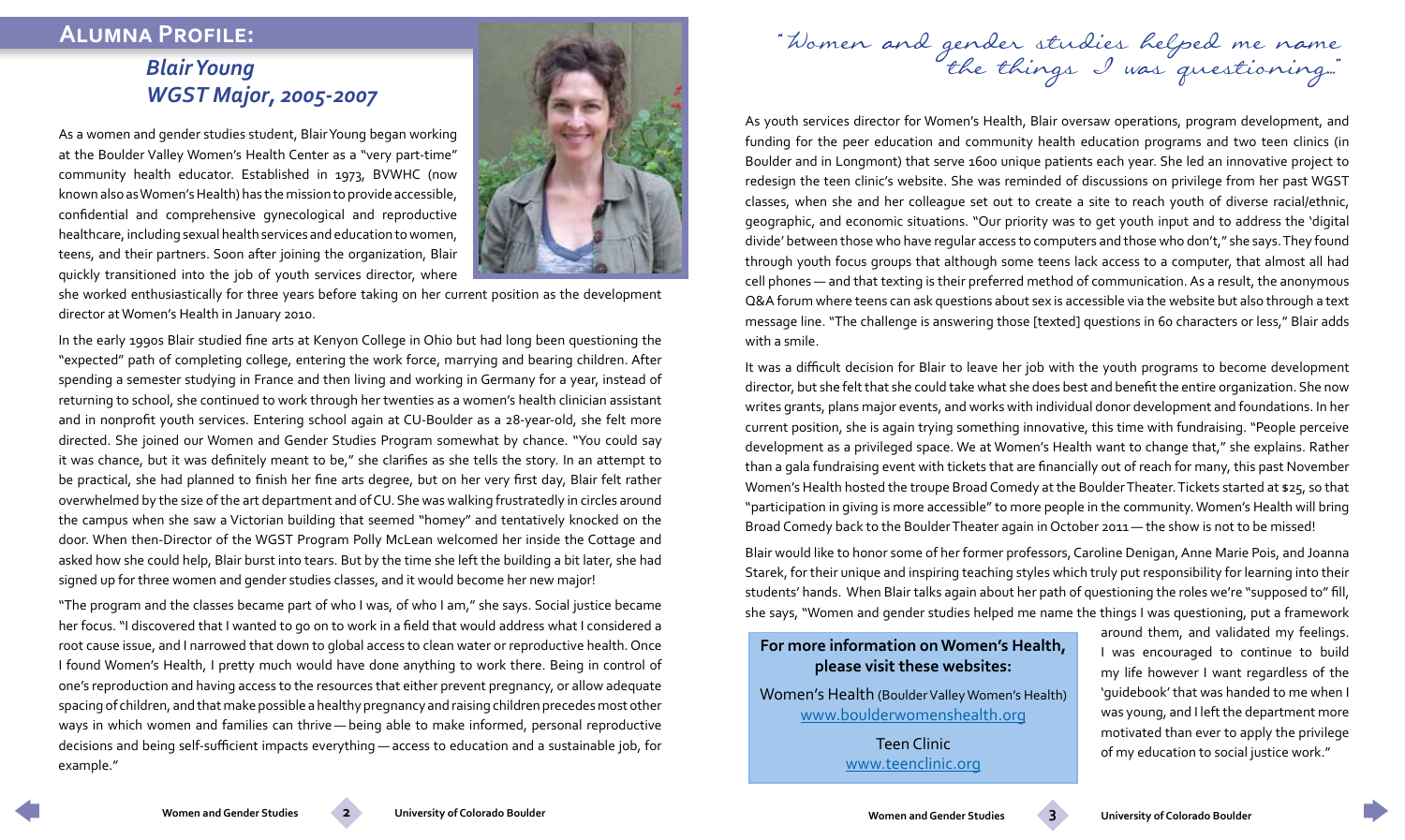# <span id="page-2-0"></span> **Alumnae/Alumni News:**

**Ingrid Alongi (1997)** is currently the co-founder and CEO of Quick Left, a web engineering company, www.quickleft.com. She attended San Diego State University's 40th anniversary celebration, and spoke on the alumni panel about how she utilizes her women's studies degree. She received her master's in women's studies from SDSU in 2001. Ingrid also made the Boulder County Business Report's 2011 "40 under 40" list of emerging business leaders under the age of 40 in the Boulder Valley.

**Pam (Hahn) Barth (1991)** is living happily in Durham, NC, with her husband Chris and their son Daniel. After a decade as a computer programmer, she returned to school and earned her master's in city planning. She's now working at UNC-Chapel Hill's Highway Safety Research Center in the area of K-8 students' pedestrian and bicyclist safety. She would love to hear from fellow alumnae.

**Stefanie Carroll (1999)**, MNM, recently accepted a position at the University of Denver Sturm College of Law as the new administrative director of academic programs. She serves as the chief administrator for the Constitutional Rights and Remedies, Environmental and Natural Resources Law, Workplace Law and Corporate/Commercial Law Programs.

**Kim Dvorchak (1991)** graduated from the City University of New York School of Law in 1995. She was a public defender in Colorado Springs and New York City and then moved back to Colorado after having twins. She is now the executive director of the Colorado Juvenile Defender Coalition, a new nonprofit organization dedicated to ensuring excellence in juvenile defense and justice for children and youth in Colorado's juvenile justice system.

**R. Avy Harris (2008)** moved to an island off of South Korea last fall and is currently a teacher and freelance writer there.

**Liza Hensleigh (2005)** works in the CU-Boulder Study Abroad Programs office within the Office of International Education. She manages programs in Latin America, Spain, and Portugal. She is also pursuing a master of public administration part-time from CU-Denver.

**Mandy (Dyer) Jeffries (2003)** received her master of social work from the University of Denver in 2005. She has recently left her job of 5 1/2 years as a health case manager at a nonprofit in Denver called The Bridge Project, and is now working at home as a contract grant writer for Planned Parenthood of the Rocky Mountains. She is also in the process of starting her own business as a Hypnobabies childbirth educator, labor doula, and lactation educator, called Mama Prana Birth Services. She is very proud to announce the birth of her beautiful son, Traeson Michael, born April 27, 2010.

**Sarah Johnson (2005)** received a master of library and information science from the University of Denver in 2009 and is now a children's librarian at Mamie Doud Eisenhower Public Library in Broomfield, CO. Her main focus is early literacy programming and working with the toddler age group. She creates library programs to help parents and caregivers learn about early literacy and the impact they have on their children's lives as their first teachers. Another professional goal of hers is creating opportunities for children to become active in their community, so they too realize that they have an impact on their local and global community. She has been married for more than two years and she and her husband welcomed their first son in August 2010. She values her WGST degree and knows that it has instilled an outlook in life that continues to have impact almost daily.

**Rachel Ours (2007)** is the community affairs manager for Planned Parenthood of Orange and San Bernardino Counties, one of the largest and most successful Planned Parenthood affiliates in the country. She is also serving on the founding board of directors of Equality Inland Empire, a grassroots 501(c)(4) nonprofit that works to ensure the dignity, safety, and equality of all LGBTQ residents of southern California's Inland Empire. Rachel states that "the organizing skills and social justice theory I learned in CU's WGST department are absolutely invaluable to the work I do every day." On a personal note, Rachel and her partner are celebrating their first anniversary as domestic partners this May.

**Morgan Vera Pardue (2007)** moved to southern New Mexico after graduation where she became a certified doula and worked at La Pinon Sexual Assault Recovery Services as a case manager. Since August 2010 she has been working and living in Guayaquil, Ecuador as a Peace Corps volunteer where she works at the main hospital in the country that addresses HIV/AIDS and other infectious-contagious diseases.

**Allison Titley (1995)** has been with Women's Cancer Advocacy, Resources and Education (WomenCARE) for six years, working with women and their families and helping manage the organization. She lives in Santa Cruz, CA, has an awesome 11-year old son, and gets "home" to Colorado each year to visit friends and "drink in" the mountains that she misses each and every day.

**Vicki Van Antwerp (2009)** has been attending CU-Denver working towards a master's in criminal justice and has been teaching. Her master's thesis is focused on women in SWAT teams. Since women in SWAT is an issue that is rarely addressed within empirical literature, she is hoping that her thesis can help shed light on how women's experience in SWAT is vastly different than their male counterparts.

**Peter Vielehr (2008)**, after working for two years at Northern Colorado AIDS Project, has just started a master's program in human sexuality studies at San Francisco State University.

**Eliza Williamson (2009)** has been working for a year as a community organizer for RAAP, Denver's rape crisis center. She will be spending most of this year in Argentina on a Fulbright fellowship, conducting an ethnographic study of a maternity hospital that takes a woman-centered approach to perinatal care.

**Natalie Ziemba (2010)** headed to Samoa last October to do community development and teach English with the Peace Corps.

> *To share your updates in the next issue, please send them to* [wgst@colorado.edu](mailto:wgst%40colorado.edu?subject=Alumni%20Updates)*.*

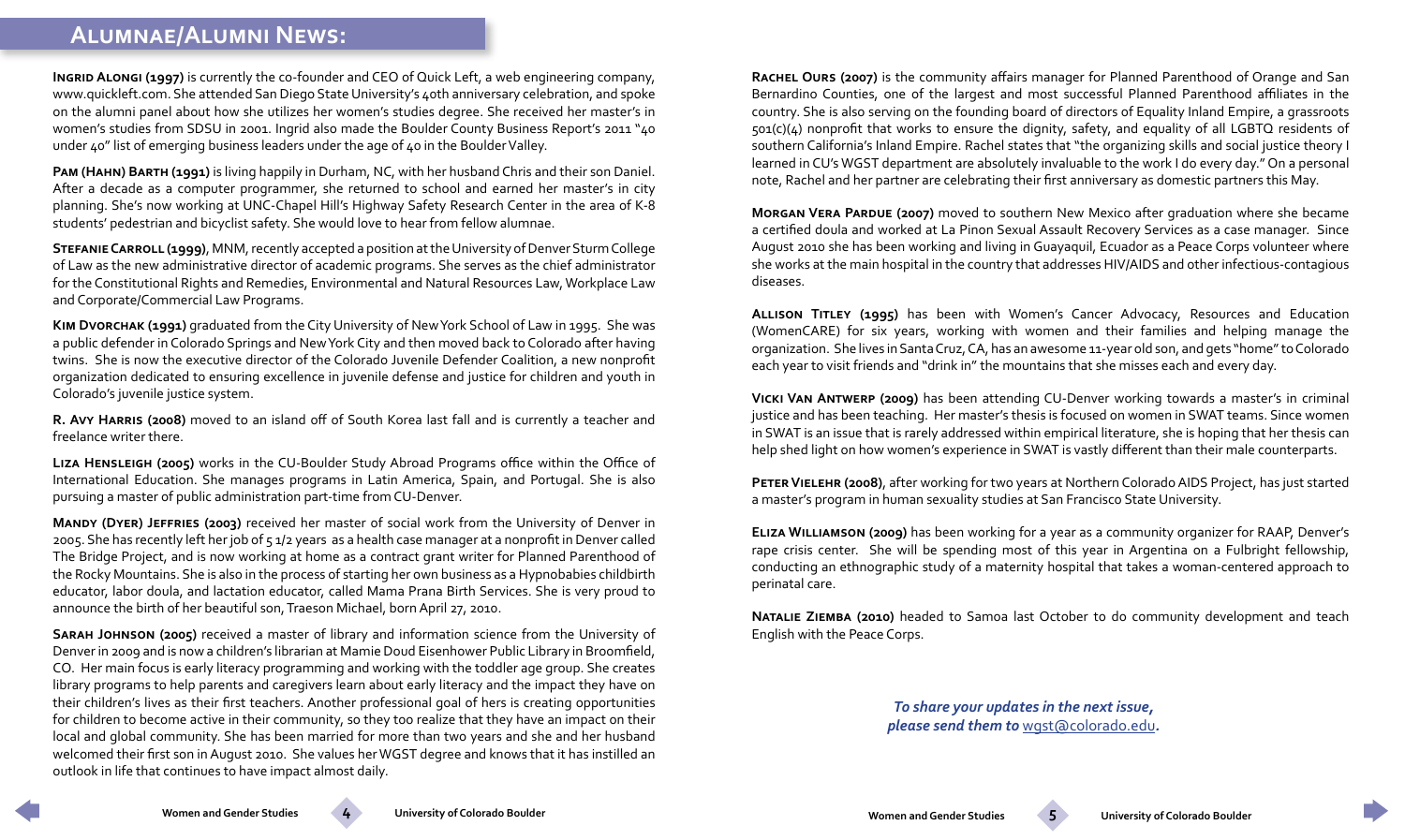# **The Women and Gender Studies Speaker Series:**

# **2010-2011 GLOBAL STUDIES IN GENDER AND SEXUALITY**

#### Upcoming Speakers:

#### **Friday, March 11, 4pm, Humanities 1B90**

**Dr. Sandra Soto,** University of Arizona, Department of Gender and Women's Studies *"She's Come Undone: Graciela Iturbide's Photographic De-Compositions"*

#### **Thursday, April 7, 2pm, Wolf Law 205**

**Dr. Jasbir Puar**, Rutgers University, Department of Women's and Gender Studies *"Israeli Pinkwashing, Left Ambivalence and Queer Critique"* 

#### **Thursday, April 21, 2pm, UMC 382**

**Dr. Rajinder Dudrah**, University of Manchester, Drama and Screen Studies *"Mancunian Br-Asians Bop Bollywood: Haptic Urban Ethnoscapes in the City"*

#### Previous Speakers:

**Thursday, September 30, 2010 Dr. Celeste Montoya**, University of Colorado Boulder, Women and Gender Studies Program

*"Variable Standards of Gender Equality: Addressing Violence against Women in the EU Accession Process"*

#### **Thursday, October 21, 2010**

**Dr. Sanyu Mojola**, University of Colorado Boulder, Department of Sociology *"Providing Women, Kept Men: Gender, generation and social reproduction in the wake of the African HIV/AIDS epidemic"*

All talks in the speaker series are held in the library of the HAZEL GATES WOODRUFF COTTAGE, unless otherwise noted.

For dates, times, and updated information, view our online event listings: [www.colorado.edu/WomensStudies/Events.html]( www.colorado.edu/WomensStudies/Events.html)

**Amanda Giguere, (2010, graduate certificate)** is pleased to announce the release of her new book, *The Plays of Yasmina Reza on the English and American Stage*, published by McFarland. The book chronicles the seven plays of French playwright Yasmina Reza, with a focus on West End and Broadway productions. If you're interested in women playwrights, contemporary theatre, or Reza in particular, you will enjoy reading the book and learning more about this exciting playwright. The book is now available for sale on [Amazon](http://www.amazon.com/Plays-Yasmina-English-American-Stage/dp/0786449888/ref=sr_1_7?ie=UTF8&s=books&qid=1285076400&sr=8-7) and through [McFarland's website.](http://www.mcfarlandpub.com/book-2.php?id=978-0-7864-4988-0)

 **Recently Published:**

THE Plays of **YASMINA REZA** on the ENGLISH and AMERICAN Stage





**Janet Jacobs,** professor of sociology and women and gender studies, has released a new book titled *Memorializing the Holocaust: Gender, Genocide and Collective Memory*, published by I.B. Tauris. Dr. Jacobs travelled to several Holocaust sites and memorials to examine their representations of gender and to reveal the origins of collective gendered memories of the Holocaust. Her feminist analysis also explores the meaning and measures of collective memory and its impact on racial and gender stereotypes.

Reviewed in the *Journal for the Scientific Study of Religion* (vol. 49, issue 4), Dr. Jacobs' work is praised as "groundbreaking in its focus on the ways the motifs of gendered memory

of the Holocaust have been integrated into the monuments, memorials, and museums that commemorate Nazi genocide."

*Dr. Jacobs will present her work at a special book release event on Monday, March 14 at 4:00 pm in Guggenheim, room 206. Please join us for a reception immediately following in the Gates Woodruff Cottage.*



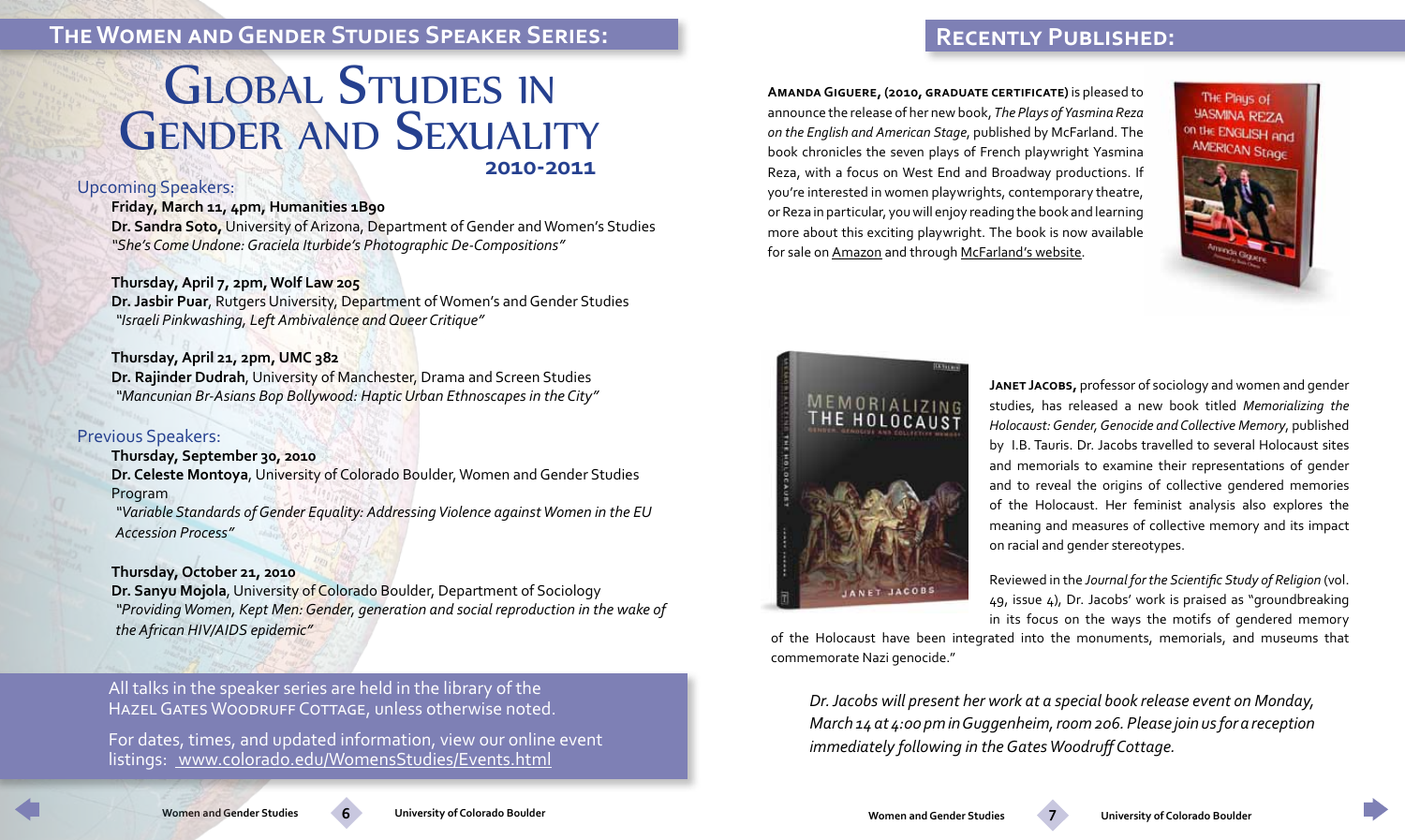### *Dr. Joanne Easley Arnold*

Each April, the faculty, students, and alumnae/i of the Women and Gender Studies Program gather to honor our scholarship recipients at the Joanne Easley Arnold Annual Scholarship Awards Event. This year represents the 8<sup>th</sup> annual celebration of this scholarship event, just one example of the many forms of support given to our program by Dr. Joanne Arnold.

Joanne Easley Arnold has been a member of the CU community since she started her undergraduate studies in 1948. After graduating with a degree in English, she taught at Boulder High School for several years before returning to complete her



master's degree, which was the first conferred by the School of Journalism, and then earned a PhD in communications and theatre. In 1974, she was recruited to be the associate dean of journalism, becoming the first woman to hold a tenure-track position in that school. Dr. Arnold has also served CU as the associate and the interim vice chancellor for academic affairs, the associate and the interim dean for the School of Journalism, the faculty associate director of the Gay, Lesbian and Bisexual Resource Center, and she retired in 1995 as professor emerita in the School of Journalism and Mass Communication.

Dr. Arnold first became involved with the Women and Gender Studies Program when her good friend Marcia Westkott was director, and she offered her administrative and organizational experience to help the program move forward. Dr. Westkott reveals that "the program would not be what it is today without Dr. Arnold's humane and wise guidance as well as her generous financial and moral support. She was instrumental in helping to raise the funds to complete the renovation of the Cottage. She established scholarships to fund the education of our students. And she promoted the program among the Boulder and University communities. In addition to all these more public gifts, Jo was a behind-the-scenes mentor and friend who shared with me her knowledge of the university, her gift for navigating bureaucracy as an art form, and her zeal for creating real community. For all these gifts, I remain eternally grateful to her."

In 1991, Dr. Arnold decided to endow two scholarships in women and gender studies (WGST), at that time her largest endowment to date, and did so in the name of Jean Dubofsky, one of her personal heroes. "Who could be a more wonderful choice to name a scholarship for in WGST than Jean," asks Dr. Arnold, who lauds the work Dubofsky has done as a pro bono legal aide for many who are less fortunate (and oftentimes women), as well as her work to overturn Colorado's Amendment 2, which denied gays and lesbians legal protection from discrimination.

<span id="page-4-0"></span> **Profile:** "Any help we can give is a part of finding our place in the sun"

"People like to be asked to support causes that they're interested in," Dr. Arnold remarks, "and generally speaking, people don't give you money unless you ask for it." When a new scholarship named for Lucile Berkeley Buchanan was \$5000 short of its original goal in 2007, Dr. Arnold wrote emails to many of her friends, because "if 50 people were to give just \$100 each, we would reach our goal." Dr. Arnold has personally endowed several other scholarships on campus, including the Karen Raforth scholarship, which was the first for an LGBT studies student. She hoped that this first endowment would inspire other people to contribute "because women and gay people need all the help they can get, and neither has an industry to support it."

She notes that these segments of the population have had a long history of being second-class citizens, and because of that, there has been less support for programs such as gay studies and women studies, though these programs are growing. It was particularly clear in her mind that she wanted to contribute to both of these programs, and she has always encouraged others to lend their support. "Women and gay people are trying to catch-up, and any help we can give is a part of finding our place in the sun … our seat at the table."

Dr. Arnold's support for her scholarship recipients extends beyond the monetary gift; she personally hands out the certificates to each winner and enjoys meeting with the students and their parents during the scholarship event. "They're so proud and grateful," she remarks, "and I love hearing about the incredible things these young people do – it's just amazing. If I can give them a little boost, that is wonderful."

"There are many ways to help," Dr. Arnold adds, "and it doesn't always have to be about giving money." Dr. Arnold hopes to encourage friends and alums of the Women and Gender Studies Program to "remember the program with affection, as it remembers you," and "to support the program in any way you can: through encouragement, interest, and involvement."

#### *The Joanne Easley Arnold Annual Scholarship Awards Event will be held April 10, 2011 in the Koenig Alumni Center*

You can [make a tax-deductable donation online,](http://www.cufund.org/giving-opportunities/fund-description/?id=3719) or send your check made out to the University of Colorado Foundation , [along with this completed form](http://www.colorado.edu/WomensStudies/Documents/DonationForm.pdf), to: University of Colorado Foundation, Attn: Gift Processing, 4740 Walnut, Boulder, CO 80301

**<http://www.cufund.org/giving-opportunities/fund-description/?id=3719>**